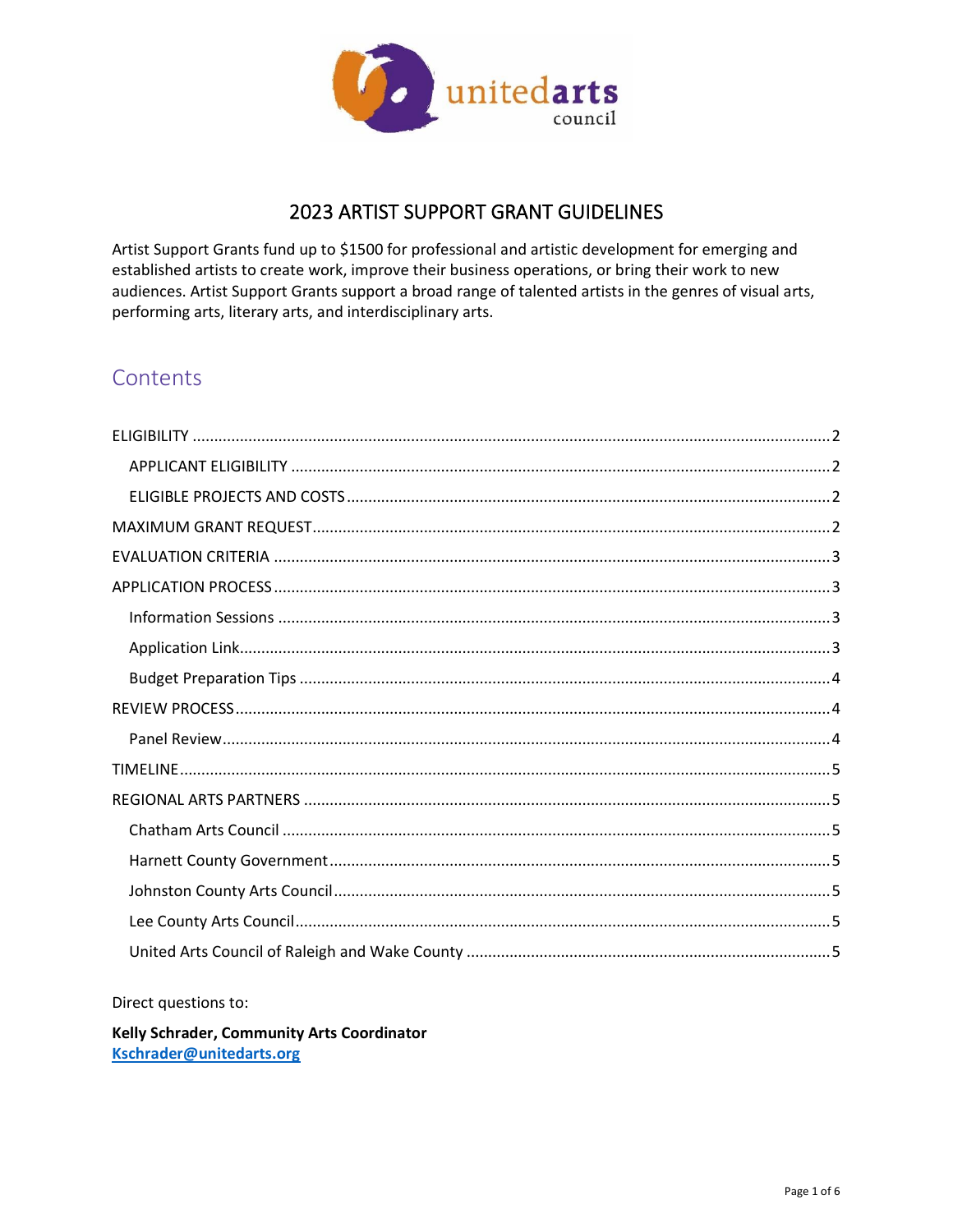# <span id="page-1-0"></span>ELIGIBILITY

Artist Support Grants fund professional and artistic development for emerging or established artist to create work, improve their business operations, or bring their work to new audiences.

## <span id="page-1-1"></span>APPLICANT ELIGIBILITY

- Both individual artists and small, unincorporated groups of collaborating artists are eligible to apply.
- Applicants must be at least 18 years old and either a U.S. citizen or a permanent resident alien.
- Artists should have lived continuously in Chatham, Harnett, Johnston, Lee, or Wake County for at least one year prior to the September 1, 2022 application deadline. Proof of residence may be required.
- If applying as a group of collaborating artists, all members must live in Chatham, Harnett, Johnston, Lee, or Wake County, and meet the other eligibility requirements.
- Artists who are sole proprietors of organizations that have received funding for FY2022–2023 from the N.C. Arts Council are ineligible to apply.
- Current board and staff members of Chatham Arts Council, Harnett County Government, Johnston County Arts Council, Lee County Arts Council, United Arts Council of Raleigh and Wake County, and their immediate family members are not eligible to apply.
- Only adult, non-student artists are eligible to apply. Artists enrolled full-time in undergraduate or associate degree-granting programs may not apply for the grant. Artists in certificate programs are generally eligible. Artists pursuing graduate degrees in subjects other than their art form may be eligible if they meet the other eligibility criteria.
- Applicants who have previously received funding through this program must wait at least two years after the award year to become eligible to reapply. Grantees from 2021 and 2022 are not eligible to reapply for 2023.

## <span id="page-1-2"></span>ELIGIBLE PROJECTS AND COSTS

- Artist Fees: Up to 50 percent of the grant may be used to pay the artist applicant for their work on the project
- Completion/Presentation of a New Work: Cost of resources necessary to complete or present a significant new work (e.g., purchasing art supplies or equipment (digital may qualify) or space rental)
- Career Promotion: Projects aimed at advertising artists' work and/or demonstrating their skill level (e.g., websites, portfolios, audio-visual documentation, and online presentation)
- Training: Costs to attend a class or workshop (in-person or virtual) aimed either at enhancing the artist's skill level or professional development (e.g., a master class or workshop taught by acknowledged authorities in the applicant artist's medium)
- Travel: Costs of transportation, lodging, and food for training, professional conferences, or research.

## <span id="page-1-3"></span>MAXIMUM GRANT REQUEST

- Grant awards are up to \$1,500.
- Applicants are not required to match the grant award.
- Awarded projects may receive full or partial funding.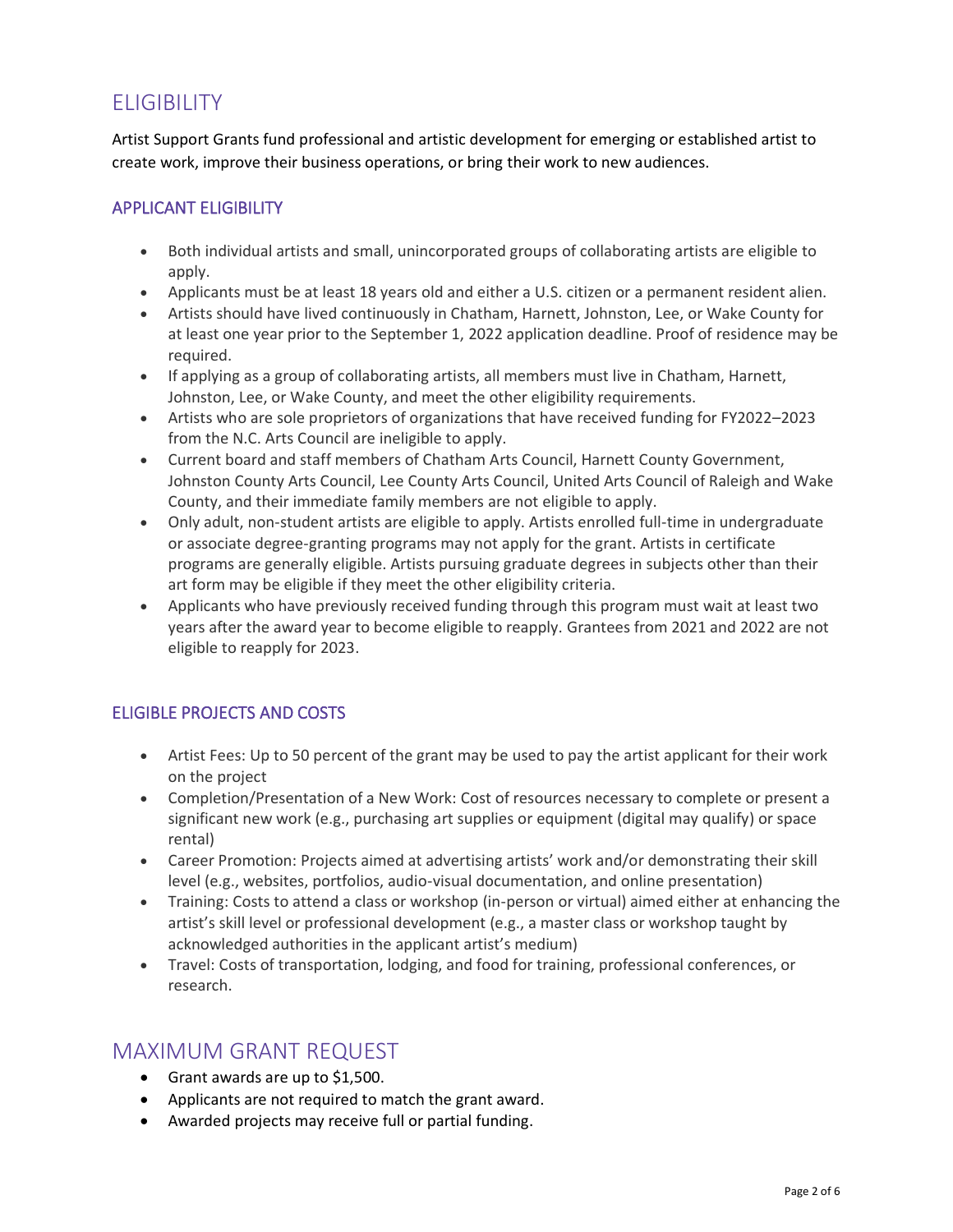• Funding decisions will be based on panel scores and available dollars.

# <span id="page-2-0"></span>EVALUATION CRITERIA

Applications will be rated on three criteria: artistic merit, project feasibility, and contribution to the development of the artist's career. The following measures of artistic and project merit will be considered:

- Demonstrated talent in an art form and overall excellence of artist's work
- A clear commitment to a career as a practicing professional artist
- Benefit of the proposed project to the artist's professional growth
- Feasibility of the proposed project

# <span id="page-2-1"></span>APPLICATION PROCESS

### <span id="page-2-2"></span>Information Sessions

Although not required, it is strongly recommended that applicants attend an information session, as well as review their proposal and support materials with appropriate staff at the designated regional arts partner. United Arts and regional arts partners are available to help applicants submit complete and competitive proposals.

Information sessions provide information about the grant process and tips on strengthening your application. The workshop will be held virtually via Zoom. Register in advance for the session at [https://form.jotform.com/202195388946064.](https://form.jotform.com/202195388946064) Details for joining the session will be emailed to those registered as well as posted on United Arts' website. This session will be recorded and made available to applicants via United Arts' YouTube page.

• Monday, July 18, 2022 at 6:00 pm

## <span id="page-2-3"></span>Application Link

Link to online application (in English): [https://unitedarts.submittable.com/submit/227354/2023-artist](https://unitedarts.submittable.com/submit/227354/2023-artist-support-grant-application-english)[support-grant-application-english](https://unitedarts.submittable.com/submit/227354/2023-artist-support-grant-application-english)

Link to online application (in Spanish): [https://unitedarts.submittable.com/submit/227357/2023-artist](https://unitedarts.submittable.com/submit/227357/2023-artist-support-grant-application-spanish)[support-grant-application-spanish](https://unitedarts.submittable.com/submit/227357/2023-artist-support-grant-application-spanish)

Deadline: Thursday, September 1, 2022 before midnight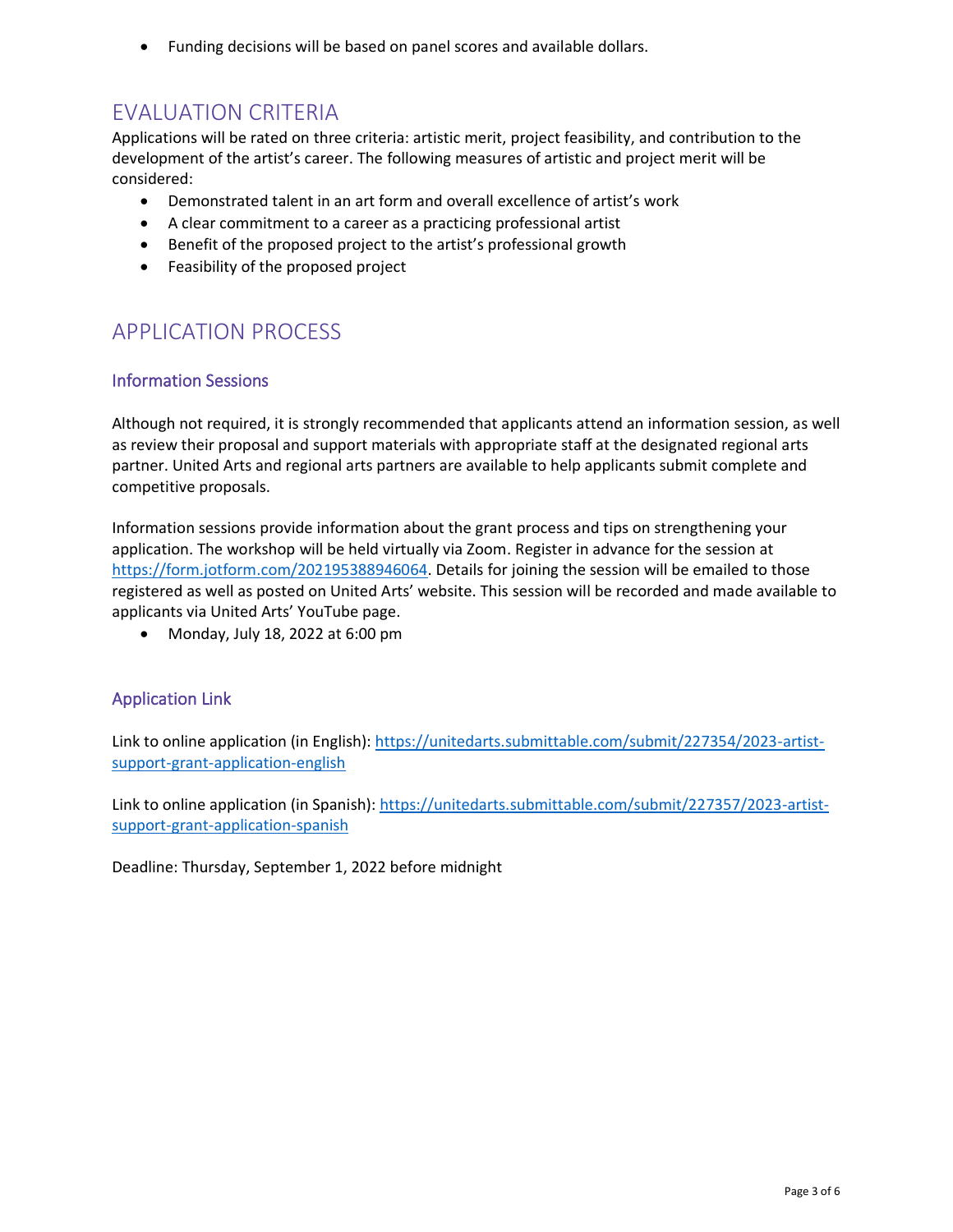### <span id="page-3-0"></span>Budget Preparation Tips

- Project Expenses must occur during the project period, January 1, 2023 December 31, 2023.
- Itemize a list of ALL project expenses in the Project Budget table provided within the online application.
- The proposed project's expenses should be provided in detail.
- The budget should be consistent with the project described in the project narrative.
- Review figures for accuracy.
- Round figures to the nearest dollar.
- Do not include "\$" signs, only numbers.
- Up to 50% of the grant may be used to pay the artist applicant for their work on the project.
- Include materials and supplies, equipment rental or purchase, space rental, and promotion and marketing fees.
- Be sure to list any other expenses related to your proposed project. These may include artist fees—for example, dancers, other musicians, scene designers, and so on. And they can also encompass non-artist professional fees—for photographers, consultants, sound technicians, and so forth. Take time to research the fair value of each of these expenses by getting quotes from several different sources.
- If applicable, your budget should also include additional sources of income for your proposed project, including other grants/donations and funding that you are providing. Show your own financial contribution to the project and other sources of income. Expense of your own money is not required; nevertheless, if you can show you are investing your own funds (over and above your time) to accomplish a project, your commitment to it will be obvious. If you are pursuing or have secured donations from others, especially for more ambitious projects, say so. Just leave enough room on the expected income side of your budget to make it clear that you do need the grant.

# <span id="page-3-1"></span>REVIEW PROCESS

#### <span id="page-3-2"></span>Panel Review

All complete applications will be reviewed by a multi-county panel of professional artists, college-level instructors/administrators, and arts advocates with experience in various disciplines. Panelists will score each application based on the evaluation criteria and make funding recommendations for selected projects. Grant awards are made by vote of the Board of the United Arts Council of Raleigh & Wake County.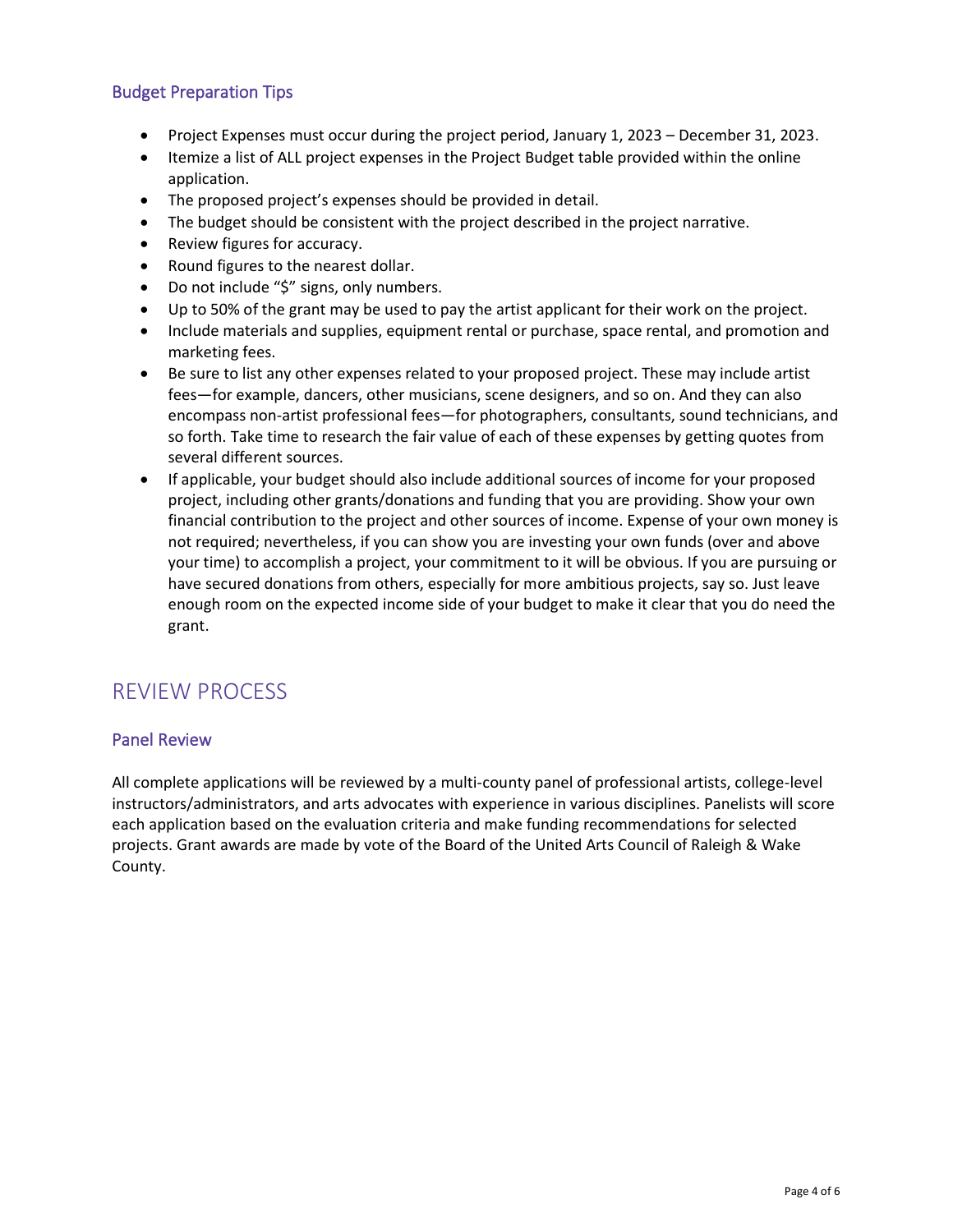## <span id="page-4-0"></span>TIMELINE

| June 1, 2022            | Guidelines and application published                          |
|-------------------------|---------------------------------------------------------------|
| July 18, 2022           | Application workshop                                          |
| September 1, 2022       | Application deadline                                          |
| October-November 2022   | Application review/Panel meetings                             |
| November 2022           | United Arts Board of Directors final approval of grant awards |
| December 2022           | Grant notifications/agreements                                |
| January 2023            | Grant payments issued                                         |
| January - December 2023 | Grant project period                                          |
| January 15, 2024        | <b>Final Reports Due</b>                                      |

# <span id="page-4-1"></span>REGIONAL ARTS PARTNERS

### <span id="page-4-2"></span>[Chatham Arts Council](https://www.chathamartscouncil.org/)

Jenni Detwiler, Grants to Artists Facilitator [jenni@chathamartscouncil.org](../2022%20FY22/2022%20ASG%20Applicant%20Info/jenni@chathamartscouncil.org) 919-542-0394

### <span id="page-4-3"></span>Harnett County Government

Ashley Deans, Community Relations Coordinator [adeans@harnett.org](mailto:adeans@harnett.org) 919-814-6001

#### <span id="page-4-4"></span>[Johnston County Arts Council](https://www.jcartscouncil.org/)

Darlene Williford, Executive Director [info@jcartscouncil.org](mailto:info@jcartscouncil.org) 919-938-0306

### <span id="page-4-5"></span>[Lee County Arts Council](https://www.leecountyarts.org/)

Victoria Naegele, Director of Programs and Events [leecountyarts@gmail.com](mailto:leecountyarts@gmail.com) 919-774-6139

### <span id="page-4-6"></span>[United Arts Council of Raleigh and Wake County](http://www.unitedarts.org/)  Kelly Schrader, Community Arts Coordinator [Kschrader@unitedarts.org](mailto:Kschrader@unitedarts.org)